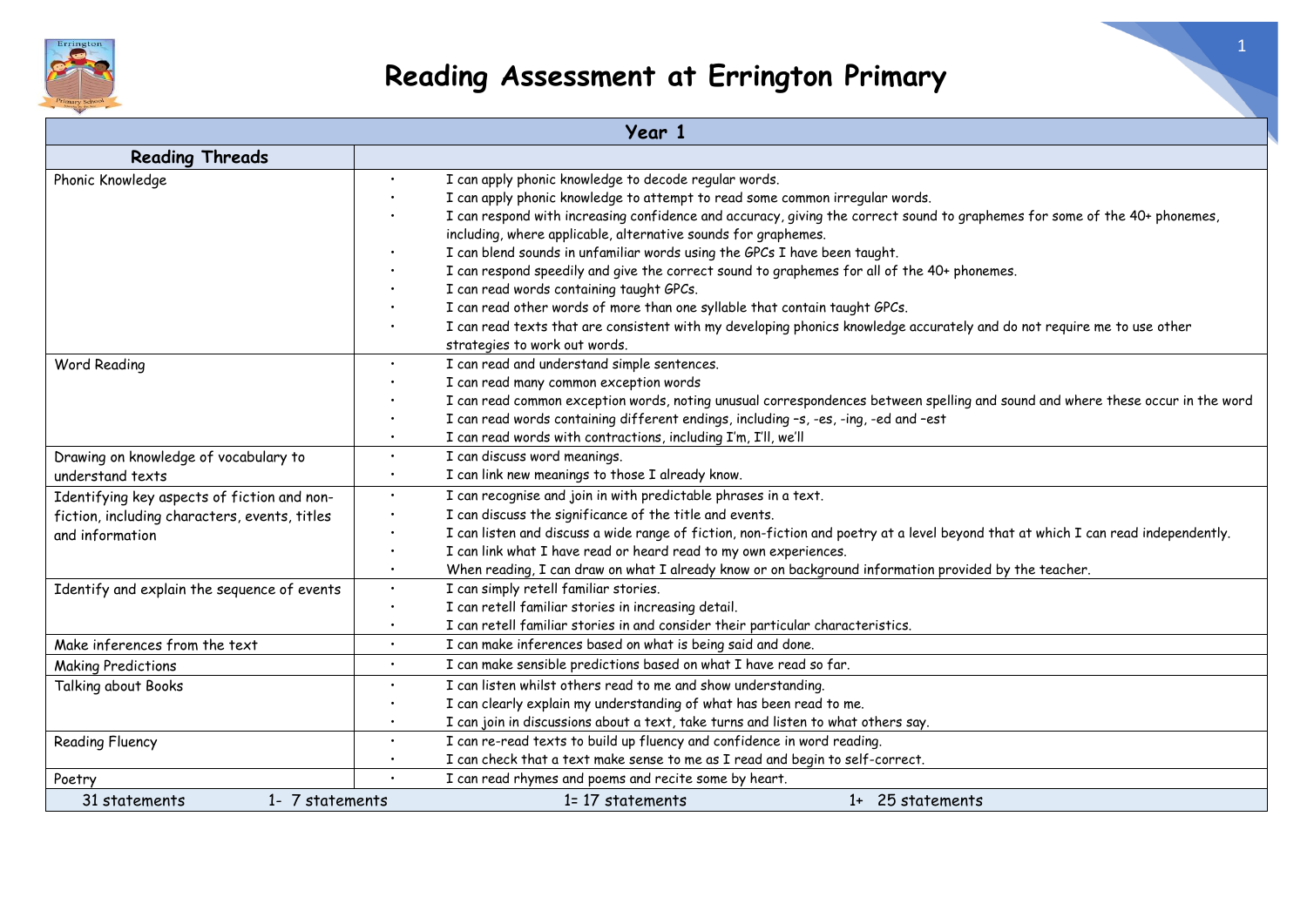

| Year 2                                        |                                                                                                                                                         |  |  |  |
|-----------------------------------------------|---------------------------------------------------------------------------------------------------------------------------------------------------------|--|--|--|
| <b>Reading Threads</b>                        |                                                                                                                                                         |  |  |  |
| Phonic Knowledge                              | I can read accurately by blending the sounds in words that contain the common graphemes for all 40+ phonemes.                                           |  |  |  |
|                                               | I can read accurately some words of two or more syllables that contain the same GPCs.                                                                   |  |  |  |
|                                               | I can read aloud many words quickly and accurately without overtly sounding and blending them, in texts closely matched to the same GPCs.               |  |  |  |
|                                               | I can sound out many unfamiliar words accurately in texts closely matched to the same GPCs.                                                             |  |  |  |
|                                               | I can read aloud books closely matched to my improving phonic knowledge, sounding out unfamiliar words accurately, automatically and                    |  |  |  |
|                                               | without undue hesitation.                                                                                                                               |  |  |  |
| Word Reading                                  | I can read many common exception words.                                                                                                                 |  |  |  |
|                                               | I can read most common exception words.                                                                                                                 |  |  |  |
|                                               | I can read accurately most words of two or more syllables.                                                                                              |  |  |  |
|                                               | I can read more words containing common suffixes.                                                                                                       |  |  |  |
|                                               | I can read words accurately and fluently without overtly sounding and blending them e.g. at over 90 words per minute.                                   |  |  |  |
| Drawing on knowledge of vocabulary to         | I can discuss my favourite words and phrases                                                                                                            |  |  |  |
| understand texts                              | I can discuss and clarify the meanings of words, linking new meanings to known vocabulary.                                                              |  |  |  |
| Identifying key aspects of fiction and non-   | I can recognise simple recurring literary language in stories and poetry.                                                                               |  |  |  |
| fiction, including characters, events, titles | I can answer questions on the basis of what is being said and done in a familiar book that is read to me within discussion with my teacher.             |  |  |  |
| and information                               | I can answer questions on the basis of what is being said and done in a familiar text.                                                                  |  |  |  |
|                                               | When reading, I can draw on what I already know or on background information and vocabulary provided by the teacher.                                    |  |  |  |
|                                               | I can make links between the text that I am reading and other texts that I have read (independently).                                                   |  |  |  |
|                                               | I can read non-fiction books that are structured in different ways.                                                                                     |  |  |  |
| Identify and explain the sequence of events   | I can retell a wider range of stories, fairy stories and traditional tales.                                                                             |  |  |  |
|                                               | I can discuss the sequence of events in books and how items of information are related.<br>$\bullet$                                                    |  |  |  |
| Make inferences from the text                 | I can make inferences on the basis of what is being said and done in a familiar book that is read to me within discussion with my teacher.<br>$\bullet$ |  |  |  |
|                                               | I can make some inferences on the basis of what is being said and done in a familiar text.                                                              |  |  |  |
|                                               | I can make inferences on the basis of what is being said and done in a text I can read independently.                                                   |  |  |  |
| <b>Making Predictions</b>                     | I can predict what might happen next on the basis of what I have read so far, in a text I can read independently.                                       |  |  |  |
| Talking about Books                           | I can participate in discussion about books, poems and other works that are read to me and those that I can read myself, taking turns and               |  |  |  |
|                                               | listening to what others say.                                                                                                                           |  |  |  |
|                                               | I can explain and discuss my understanding of books, poems and other material, both those that I listen to and those that I read myself.                |  |  |  |
| <b>Reading Fluency</b>                        | I can re-read books to build up fluency and confidence in word reading.                                                                                 |  |  |  |
|                                               | I can check a familiar text, which I can read accurately and fluently, makes sense to me.                                                               |  |  |  |
| Poetry                                        | I can learn poems by heart, reciting some, with appropriate intonation to make the meaning clear.                                                       |  |  |  |
| 2- 7 statements<br>29 statements              | 2= 16 statements<br>2+ 24 statements                                                                                                                    |  |  |  |

2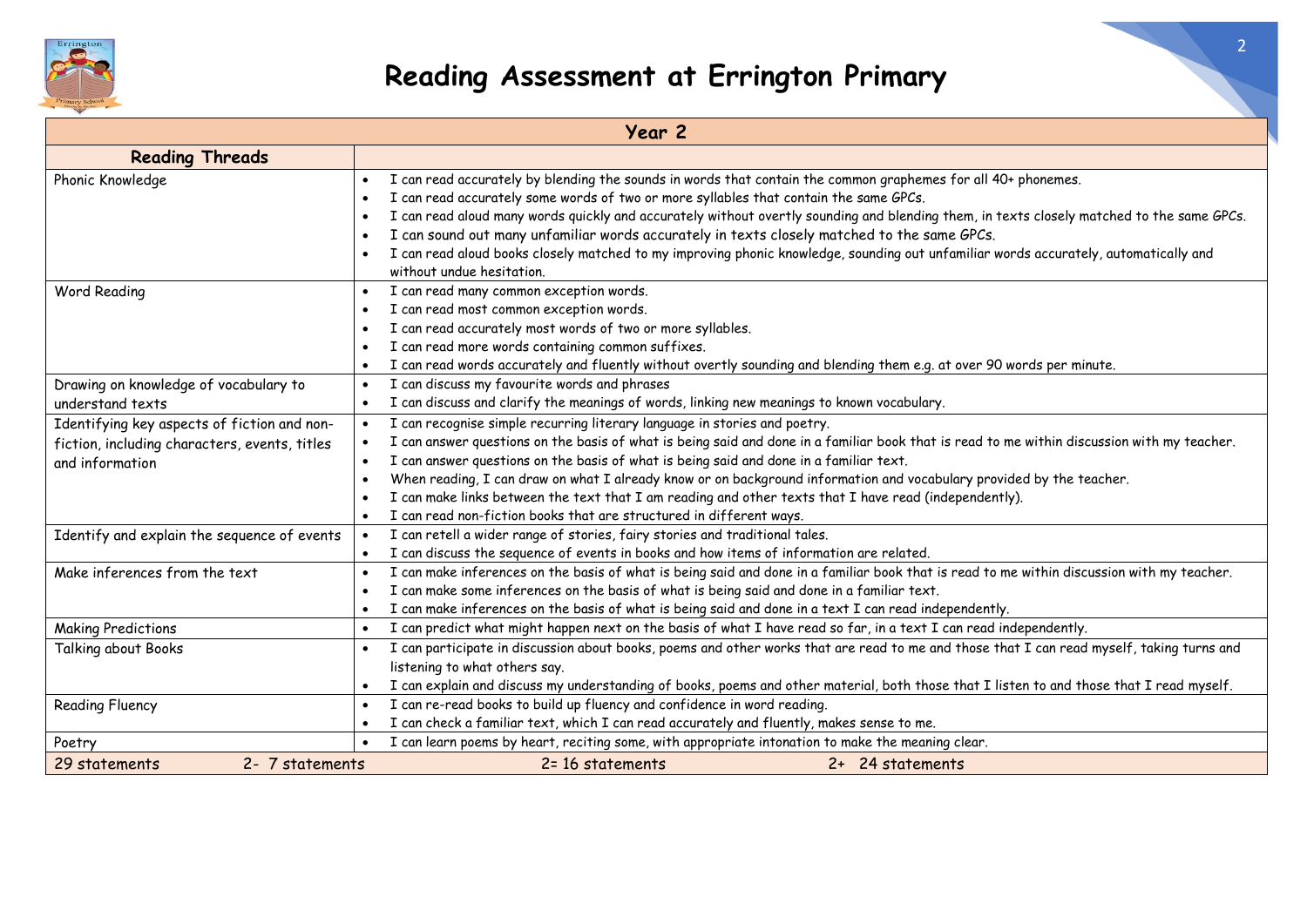

| Year 3                                      |                                                                                                                                                        |  |  |  |
|---------------------------------------------|--------------------------------------------------------------------------------------------------------------------------------------------------------|--|--|--|
| <b>Reading Threads</b>                      |                                                                                                                                                        |  |  |  |
| Phonic Knowledge                            | I can apply my phonics knowledge to decode with increasing speed and accuracy.                                                                         |  |  |  |
| Word Reading                                | I can read most of the KS1 high frequency words and am starting to read some year 3/4 exception words.                                                 |  |  |  |
|                                             | I can read most of the year 3/4 exception words, discussing the unusual correspondences between spelling and sound, and where these occur              |  |  |  |
|                                             | in the word.                                                                                                                                           |  |  |  |
|                                             | I can apply my growing knowledge of root words and some prefixes to begin to read aloud, including: in-, dis-, mis-, un-, re- and super-               |  |  |  |
|                                             | I can apply my growing knowledge of root words and some suffixes to begin to read aloud, including: -ly, -ture, -sure, -sion, -tion                    |  |  |  |
| Identify/explain how meaning is enhanced    | I can consider why an author might have used a certain word or phrase.                                                                                 |  |  |  |
| through choice of words and phrases         | I can use a dictionary to check the meaning of words I have read.                                                                                      |  |  |  |
| Give/explain the meaning of words in        | I am beginning to apply my growing knowledge of root words and prefixes to start to read aloud and to understand the meaning of new words<br>$\bullet$ |  |  |  |
| context                                     | I meet, including: in-, im-, il-, ir-, dis-, mis-, un-, re-, sub-, inter-, super-, anti- and auto-                                                     |  |  |  |
|                                             | I can explore potential meanings of more ambitious vocabulary when read in context.                                                                    |  |  |  |
|                                             | I can make sensible predictions about the meaning of new words using contextual, structural and visual clues.                                          |  |  |  |
| Retrieve and record information/identify    | I can retrieve and record information from non-fiction texts with support.                                                                             |  |  |  |
| key details from fiction and non-fiction    | I can label different parts of a text e.g. title, sub-title, diagram, caption, glossary.                                                               |  |  |  |
|                                             | I can use all of the organisational devices available within a non-fiction text to retrieve, record and discuss information.                           |  |  |  |
| Identify and explain the sequence of events | I can identify the main ideas drawn from more than one paragraph and summarising these.                                                                |  |  |  |
| Make inferences from the text               | I am beginning to ask and answer questions, including some simple inference questions based on characters' feelings and actions.                       |  |  |  |
|                                             | I can draw simple inferences related to characters' feelings.                                                                                          |  |  |  |
|                                             | I can draw simple inferences from characters' feelings, thoughts and actions, and am starting to support my views with evidence from the               |  |  |  |
|                                             | text.                                                                                                                                                  |  |  |  |
| <b>Making Predictions</b>                   | I can predict what might happen next from details stated.                                                                                              |  |  |  |
| <b>Making Comparisons</b>                   | I can discuss and compare texts from a variety of genres and writers, referring to some themes and features.<br>$\bullet$                              |  |  |  |
| How content is related and contributes to   | I understand that texts are structured differently.                                                                                                    |  |  |  |
| meaning as a whole                          | I can use appropriate terminology with greater confidence when discussing texts and the plot, characters and settings.                                 |  |  |  |
| Talking about Books                         | I can develop a positive attitude to reading and understanding what I have read by: reading a wider range of books and participating in                |  |  |  |
|                                             | discussions about them.                                                                                                                                |  |  |  |
|                                             | I can check that the text makes sense to me, discussing my understanding and explaining the meaning of words in context.                               |  |  |  |
| <b>Reading Fluency</b>                      | I am beginning to use appropriate intonation and volume when I read aloud.                                                                             |  |  |  |
|                                             | I can use appropriate intonation and volume when I read aloud.                                                                                         |  |  |  |
| Poetry                                      | I can recognise and discuss some different forms of poetry.                                                                                            |  |  |  |
| 26 statements<br>3- 6 statements            | 3= 15 statements<br>3+ 21 statements                                                                                                                   |  |  |  |

3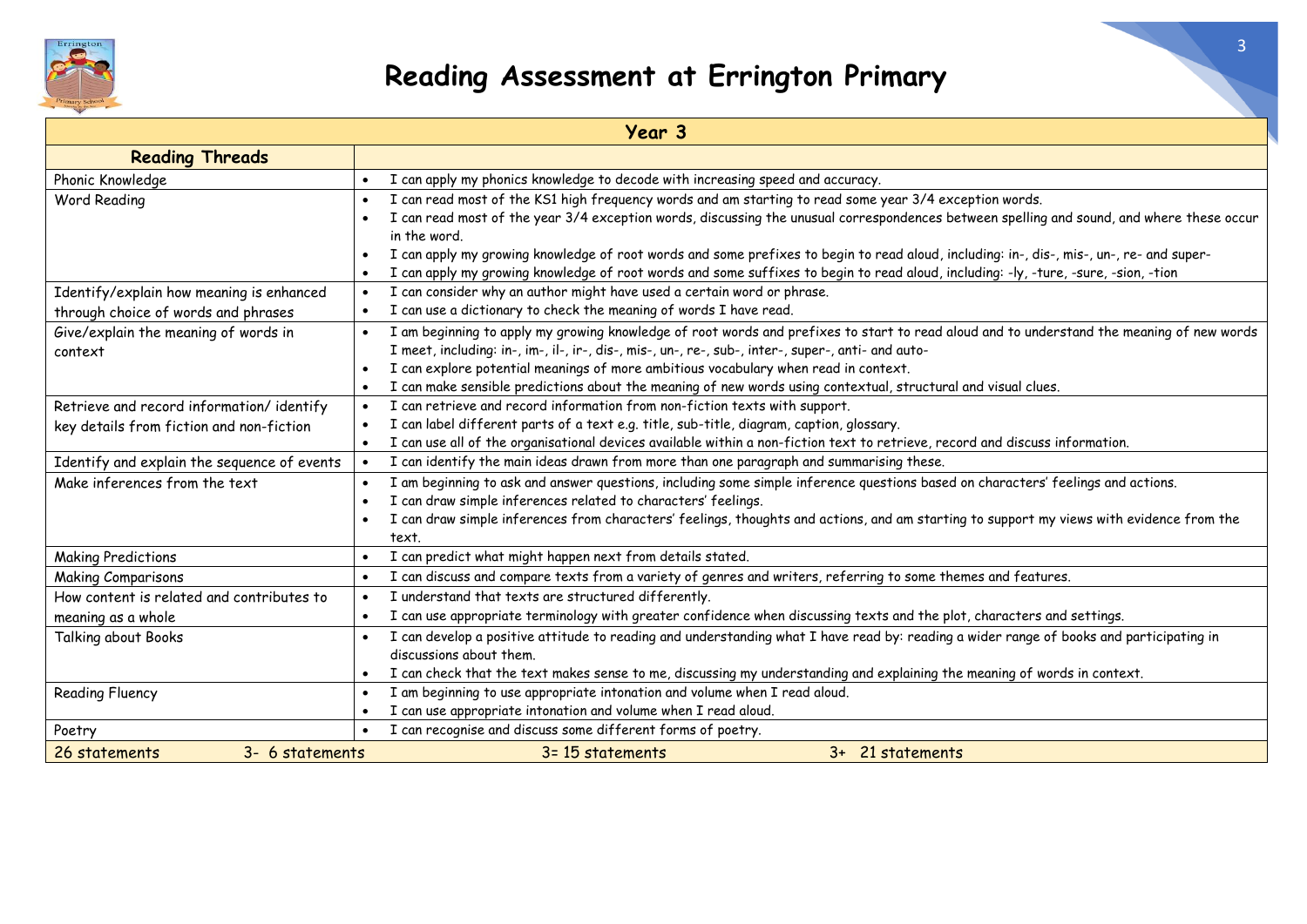

| Year 4                                                                                         |                                                                                                                                                                                                                                                                        |  |  |  |
|------------------------------------------------------------------------------------------------|------------------------------------------------------------------------------------------------------------------------------------------------------------------------------------------------------------------------------------------------------------------------|--|--|--|
| <b>Reading Threads</b>                                                                         |                                                                                                                                                                                                                                                                        |  |  |  |
| Phonic Knowledge                                                                               | I can use my phonic knowledge to decode quickly and accurately.                                                                                                                                                                                                        |  |  |  |
| Word Reading                                                                                   | I can read most year 3/4 exception words, noting the unusual correspondences between spelling and sound, and where these occur in the<br>word.                                                                                                                         |  |  |  |
|                                                                                                | I can apply my knowledge of root words, prefixes and suffixes/ word endings to read aloud fluently, including: in-, im-, il-, ir-, dis-, mis-, un-,<br>re-, sub-, inter-, super-, anti- and auto- and -ation, -ly, -ous, -ture, -sure, -sion, -tion, -ssion and -cian. |  |  |  |
| Identify/explain how meaning is enhanced                                                       | I can discuss an author's choice of words and phrases for effect.<br>$\bullet$                                                                                                                                                                                         |  |  |  |
| through choice of words and phrases                                                            | I can use a dictionary to check the meaning of words I have read.                                                                                                                                                                                                      |  |  |  |
| Give/explain the meaning of words in                                                           | I can apply my growing knowledge of root words and prefixes to begin to read aloud and to understand the meaning of new words I meet,                                                                                                                                  |  |  |  |
| context                                                                                        | including: in-, im-, il-, ir-, dis-, mis-, un-, re-, sub-, inter-, super-, anti- and auto-                                                                                                                                                                             |  |  |  |
|                                                                                                | I can apply my growing knowledge of root words and suffixes or word endings to begin to read aloud and to understand the meaning of new                                                                                                                                |  |  |  |
|                                                                                                | words I meet, including: -ation, -ly, -ous, -ture, -sure, -sion, -tion, -ssion and -cian.                                                                                                                                                                              |  |  |  |
|                                                                                                | I can discuss vocabulary used by the author to create effect.                                                                                                                                                                                                          |  |  |  |
| Retrieve and record information/identify                                                       | I can retrieve and record information from non-fiction texts.                                                                                                                                                                                                          |  |  |  |
| key details from fiction and non-fiction                                                       | I can retrieve and record information from non-fiction texts using conventions such as indexes, contents pages and glossaries.                                                                                                                                         |  |  |  |
| I can use appropriate terminology when discussing texts and the plot, characters and settings. |                                                                                                                                                                                                                                                                        |  |  |  |
| Identify and explain the sequence of events                                                    | I can identify the main ideas drawn from more than one paragraph and summarising these.                                                                                                                                                                                |  |  |  |
| Make inferences from the text                                                                  | I can ask and answer questions appropriately, including some simple inference questions based on characters' feelings, thoughts and motives.                                                                                                                           |  |  |  |
|                                                                                                | I can draw simple inference with evidence such as inferring characters' feelings.                                                                                                                                                                                      |  |  |  |
| <b>Making Predictions</b>                                                                      | I can predict what might happen next from details stated and implied.                                                                                                                                                                                                  |  |  |  |
| <b>Making Comparisons</b>                                                                      | I can discuss and compare texts from a wider variety of genres and writers, referring to authorial style, themes and features.<br>$\bullet$                                                                                                                            |  |  |  |
| How content is related and contributes to                                                      | I can recognise and discuss the different features of a variety of texts.                                                                                                                                                                                              |  |  |  |
| meaning as a whole                                                                             |                                                                                                                                                                                                                                                                        |  |  |  |
| Talking about Books                                                                            | I can read books that are structured in different ways for a range of purposes and participate in discussions about them.<br>$\bullet$                                                                                                                                 |  |  |  |
|                                                                                                | I can check that the text makes sense to me, discussing my understanding and explaining the meaning of words in context.                                                                                                                                               |  |  |  |
| <b>Reading Fluency</b>                                                                         | I am beginning to use appropriate intonation and volume when I read aloud.                                                                                                                                                                                             |  |  |  |
|                                                                                                | I can usually read fluently, decoding longer words with support, testing out different pronunciations.                                                                                                                                                                 |  |  |  |
|                                                                                                | I can read most words fluently and I attempt to decode any unfamiliar words with increasing speed and skill.                                                                                                                                                           |  |  |  |
|                                                                                                | I can read with an awareness of the audience by changing my intonation and pace.                                                                                                                                                                                       |  |  |  |
| Poetry                                                                                         | I can recognise and discuss some different forms of poetry.                                                                                                                                                                                                            |  |  |  |
| 24 statements<br>4- 6 statements                                                               | 4= 13 statements<br>4+ 20 statements                                                                                                                                                                                                                                   |  |  |  |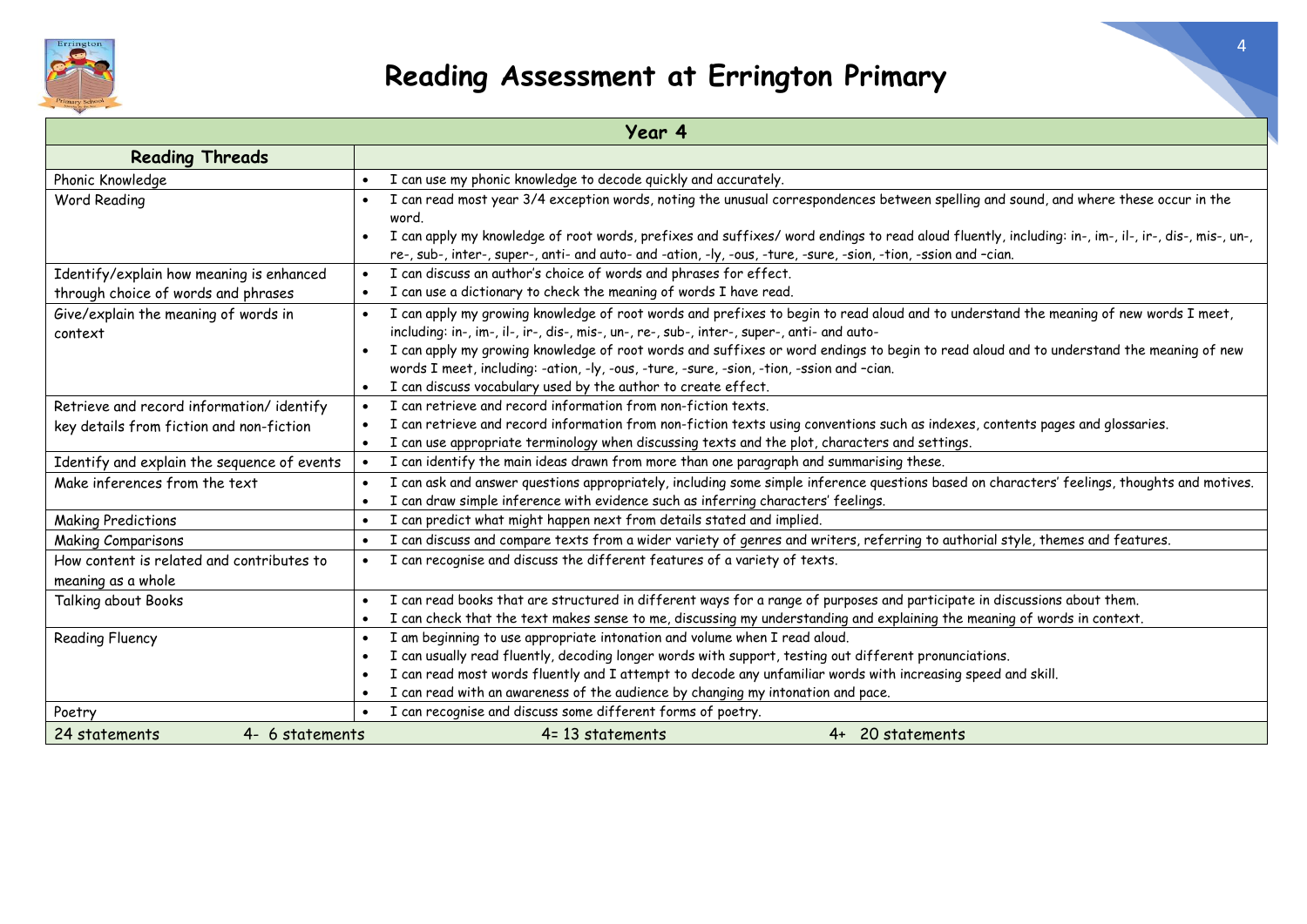

| Year 5                                                                               |                                                                                                                                                                                                                                                                                                                                                                                                                                                                                                                                                                                                                                                                                                                                                                                                   |  |  |  |
|--------------------------------------------------------------------------------------|---------------------------------------------------------------------------------------------------------------------------------------------------------------------------------------------------------------------------------------------------------------------------------------------------------------------------------------------------------------------------------------------------------------------------------------------------------------------------------------------------------------------------------------------------------------------------------------------------------------------------------------------------------------------------------------------------------------------------------------------------------------------------------------------------|--|--|--|
| <b>Reading Threads</b>                                                               |                                                                                                                                                                                                                                                                                                                                                                                                                                                                                                                                                                                                                                                                                                                                                                                                   |  |  |  |
| Word Reading                                                                         | I can read most of the year 3/4 common exception words fluently and am starting to attempt to decode any ambitious, unfamiliar words,<br>whilst using contextual, visual and structural clues to guess the meaning.<br>I can read with increasing fluency and can read the majority of the year 5/6 exception words.<br>$\bullet$<br>I am more confident when recognising most root words, prefixes and suffixes/word endings and use these to read aloud with greater<br>$\bullet$<br>fluency and accuracy, including: -sion, -tion, -cial, -tial, -ant, -ance, -ancy, -ent, -ence, -ency, -able, -ably, -ible, -ibly<br>I can read a wider range of challenging text with improving fluency and understanding, decoding the majority of unfamiliar words with speed<br>$\bullet$<br>and skills. |  |  |  |
| Identify/explain how meaning is enhanced<br>through choice of words and phrases      | I can identify where ambitious vocabulary has been used in the text.<br>$\bullet$<br>I can explain how language can give the reader certain impressions about the text.<br>I understand the difference between literal and figurative language and explain the effects of imagery on the reader.<br>I can start to explain how the author's language makes me feel about the text e.g. the characters' feelings or the message of the book.<br>$\bullet$                                                                                                                                                                                                                                                                                                                                          |  |  |  |
| Give/explain the meaning of words in<br>context                                      | I can identify a full range of prefixes and suffixes and use these to help me understand the meaning of unfamiliar words.<br>$\bullet$<br>I can identify the difference between literal and figurative language.<br>$\bullet$                                                                                                                                                                                                                                                                                                                                                                                                                                                                                                                                                                     |  |  |  |
| Retrieve and record information/identify<br>key details from fiction and non-fiction | I can ask questions about a familiar text.<br>$\bullet$<br>I am starting to recognise themes in what I read.<br>$\bullet$<br>I can compare characters, settings and themes within a text.<br>$\bullet$<br>I can consider different viewpoints and stating how they differ.<br>I can identify statements of fact and opinion.<br>I can distinguish independently between statements of fact and opinion, providing reasoned justifications for my views.<br>I can retrieve, record and present information from texts to other readers in informal notes and formal presentations.                                                                                                                                                                                                                 |  |  |  |
| Identify and explain the sequence of events                                          | I can summarise what paragraphs are about and how they are linked.<br>$\bullet$                                                                                                                                                                                                                                                                                                                                                                                                                                                                                                                                                                                                                                                                                                                   |  |  |  |
| Make inferences from the text                                                        | I can draw inferences from characters' feelings, thoughts and motives.<br>I can draw simple inferences and infer characters' feelings, thoughts and actions, whilst justifying these with evidence.<br>$\bullet$<br>I can draw inferences based on direct and indirect clues.                                                                                                                                                                                                                                                                                                                                                                                                                                                                                                                     |  |  |  |
| <b>Making Predictions</b>                                                            | I can make plausible predictions based on knowledge from the text.<br>$\bullet$<br>I can make plausible predictions, based on details stated and implied, and starting to use evidence from the text to support these.<br>$\bullet$                                                                                                                                                                                                                                                                                                                                                                                                                                                                                                                                                               |  |  |  |
| <b>Making Comparisons</b>                                                            | I can read a wider range of genres with support and am starting to identify the structural differences and similarities.<br>$\bullet$<br>I can make comparisons between familiar books.<br>$\bullet$<br>I can read for pleasure, discussing and comparing a wide range of genres, including myths, legends and traditional stories, modern fiction,<br>fiction from our literary heritage and books from other cultures and traditions.                                                                                                                                                                                                                                                                                                                                                           |  |  |  |
| How content is related and contributes to<br>meaning as a whole                      | I am reading a wider range of genres with different structures and purposes for pleasure.<br>I can use my growing knowledge of texts and organisational devices to retrieve and record information from fiction and non-fiction texts.                                                                                                                                                                                                                                                                                                                                                                                                                                                                                                                                                            |  |  |  |
| Talking about Books                                                                  | I can share my point of view about a text with a small group.<br>$\bullet$<br>I can participate in discussions about books which are read to me and those that I can read for myself.<br>$\bullet$                                                                                                                                                                                                                                                                                                                                                                                                                                                                                                                                                                                                |  |  |  |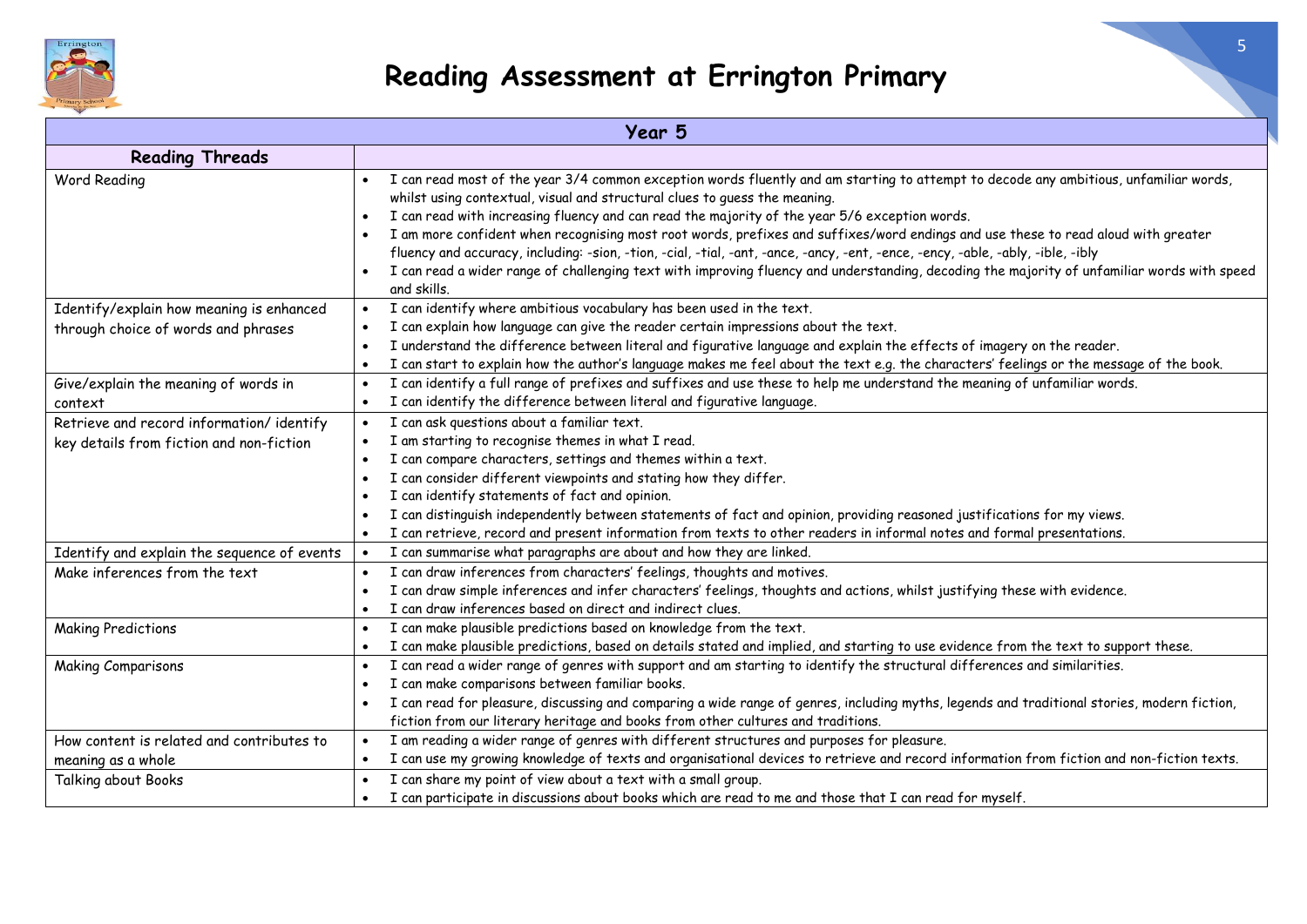

|                                                                                                                |                 |  | I can participate in discussions about books that are read to me and those that I can read for myself and offer a clear viewpoint by |  |                  |
|----------------------------------------------------------------------------------------------------------------|-----------------|--|--------------------------------------------------------------------------------------------------------------------------------------|--|------------------|
|                                                                                                                |                 |  | referring confidently to the text.                                                                                                   |  |                  |
| Reading Fluency                                                                                                |                 |  | I am showing a growing awareness of the audience when I read out loud and starting to adapt my tone and volume appropriately.        |  |                  |
| When reading out loud, I consider how my intonation, tone and volume could be changed for different audiences. |                 |  |                                                                                                                                      |  |                  |
| 33 statements                                                                                                  | 5- 8 statements |  | 5= 18 statements                                                                                                                     |  | 5+ 27 statements |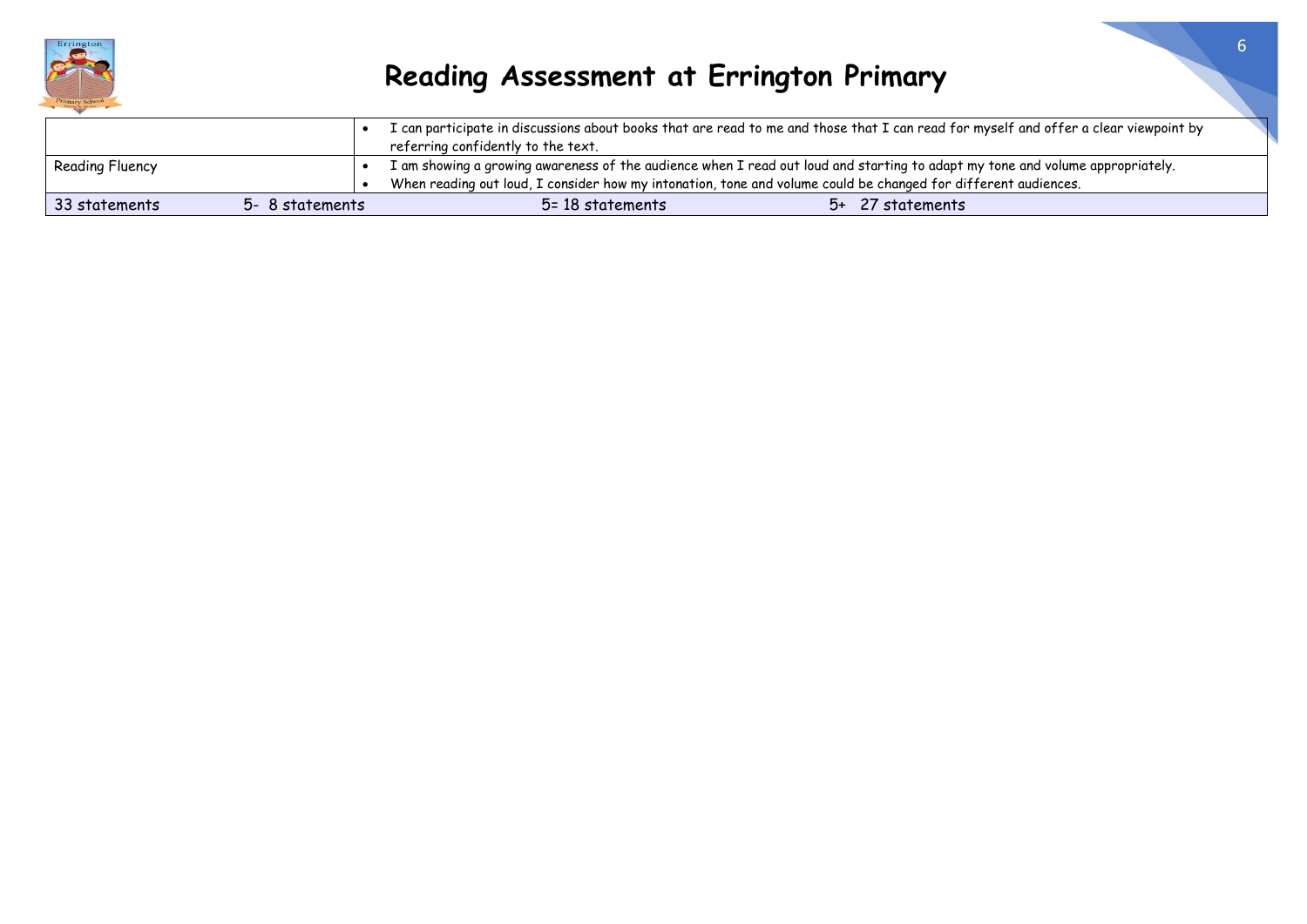

| Year 6                                                                                   |                                                                                                                                                                                                                                                                                                                                                                                                                                                                                                                                                                                                                                                                                                      |  |  |  |
|------------------------------------------------------------------------------------------|------------------------------------------------------------------------------------------------------------------------------------------------------------------------------------------------------------------------------------------------------------------------------------------------------------------------------------------------------------------------------------------------------------------------------------------------------------------------------------------------------------------------------------------------------------------------------------------------------------------------------------------------------------------------------------------------------|--|--|--|
| <b>Reading Threads</b>                                                                   |                                                                                                                                                                                                                                                                                                                                                                                                                                                                                                                                                                                                                                                                                                      |  |  |  |
| Word Reading                                                                             | I can read most words fluently and attempt to decode any unfamiliar words with increasing speed and skill, recognising their meaning through<br>contextual clues.<br>I can read fluently with full knowledge of all year 5/6 exception words, root words, prefixes, suffixes/ word endings and decode any unfamiliar<br>words with increasing speed and skill, recognising their meaning through context clues.<br>I can apply my growing knowledge of root words, prefixes and suffixes/word endings to read aloud, including: -sion, -tion, -cial, -tial, -ant, -ance,<br>$\bullet$<br>-ancy, -ent, -ence, -ency, -able, -ably, -ible, -ibly                                                       |  |  |  |
| Identify/explain how meaning is<br>enhanced through choice of words and<br>phrases       | I can discuss vocabulary used by the author to create effect.<br>I can evaluate the use of authors' language and explain how it has created an impact on the reader.<br>I can analyse the use of language, including figurative language and how it is used for effect.<br>$\bullet$                                                                                                                                                                                                                                                                                                                                                                                                                 |  |  |  |
| Give/explain the meaning of words in<br>context                                          | I can explain how language (including figurative language), structure and presentation can contribute to the meaning of a text.<br>$\bullet$                                                                                                                                                                                                                                                                                                                                                                                                                                                                                                                                                         |  |  |  |
| Retrieve and record information/<br>identify key details from fiction and<br>non-fiction | I can recommend texts based on personal choice to my peers.<br>$\bullet$<br>I can distinguish independently between statements of fact and opinion.<br>I can distinguish independently between statements of fact and opinion, providing reasoned justifications for my views.<br>I can use knowledge of texts and organisational devices to retrieve, record and discuss information from fiction and non-fiction texts.<br>I can retrieve, record and present information from texts to other readers in informal notes and formal presentations.<br>I can recognise themes in what I read.<br>I can consider different accounts of the same event and discussing viewpoints.<br>$\bullet$         |  |  |  |
| Identify and explain the sequence of<br>events                                           | I can identify the main ideas drawn from more than one paragraph and summarise them.<br>$\bullet$<br>I can draw out key information and summarise the main ideas in a text.                                                                                                                                                                                                                                                                                                                                                                                                                                                                                                                          |  |  |  |
| Make inferences from the text                                                            | I can draw inferences from characters' feelings, thoughts and motives.<br>I can draw inferences and infer characters' feelings, thoughts and motives from their actions and justifying inferences with evidence.<br>$\bullet$<br>I can discuss how characters change and develop through texts by drawing inferences based on indirect clues.<br>$\bullet$                                                                                                                                                                                                                                                                                                                                           |  |  |  |
| <b>Making Predictions</b>                                                                | I can justify predictions with evidence from the text.<br>$\bullet$<br>I can make predictions, based on details stated and implied, with evidence from the text.<br>$\bullet$                                                                                                                                                                                                                                                                                                                                                                                                                                                                                                                        |  |  |  |
| <b>Making Comparisons</b>                                                                | I can make comparisons within and across books.<br>$\bullet$<br>I can read a wide range of genres, identifying the characteristics of text types and differences between text types.<br>I can read a wide range of genres with different structures and purposes for pleasure, identifying themes and conventions between text types.<br>I read for pleasure, discussing, comparing and evaluating in depth a wide range of genres, including myths, legends and traditional stories,<br>modern fiction, fiction from our literary heritage and books from other cultures and traditions.<br>I can compare characters, settings and themes within a text and across more than one text.<br>$\bullet$ |  |  |  |
| Talking about Books                                                                      | I can participate in discussions about books which are read to me and those that I can read for myself.<br>$\bullet$<br>I can participate in discussions about books that are read to me and those that I can read for myself, building on my own and others' ideas and<br>challenging views courteously.                                                                                                                                                                                                                                                                                                                                                                                            |  |  |  |